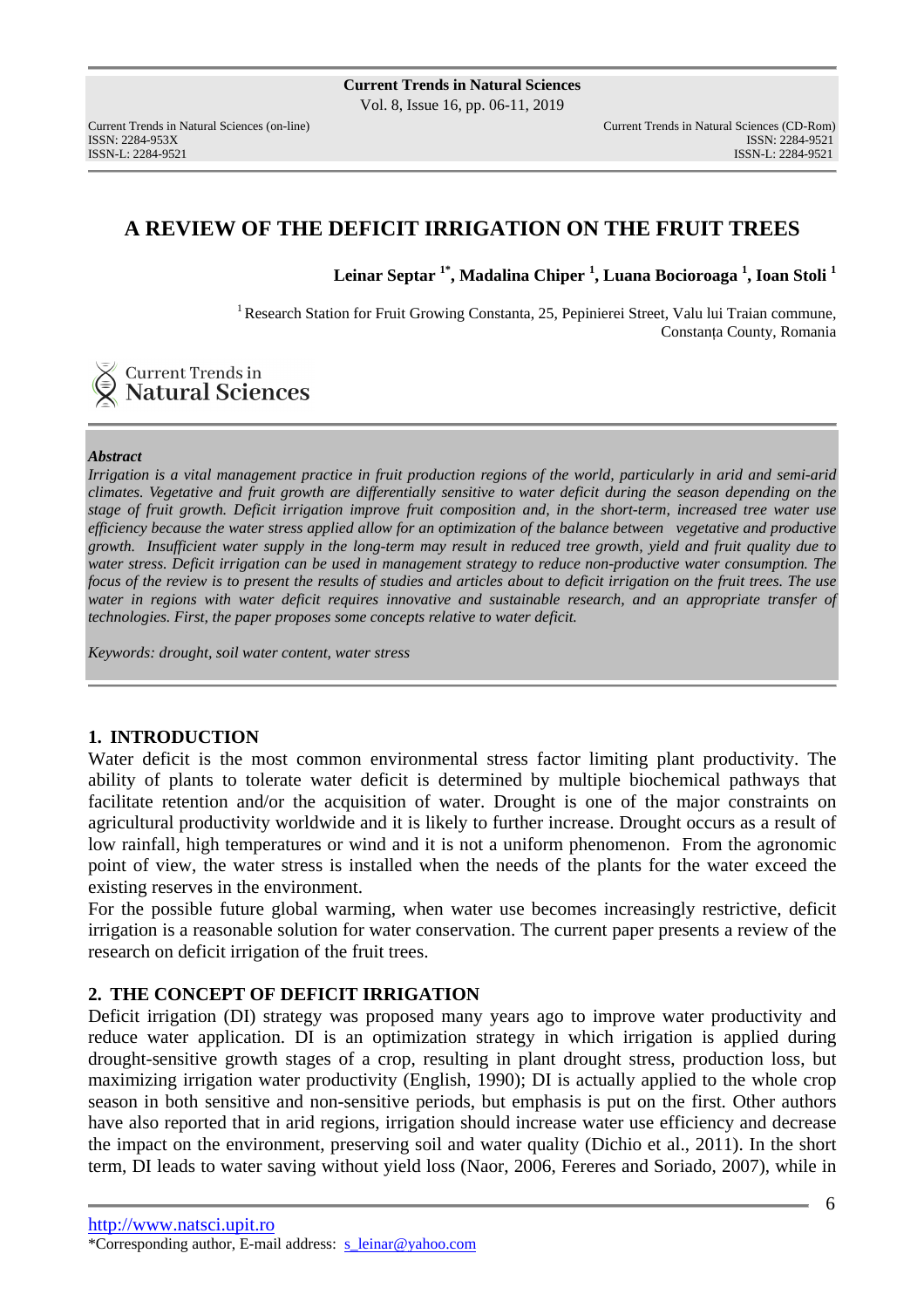Vol. 8, Issue 16, pp. 06-11, 2019

| Current Trends in Natural Sciences (on-line) |
|----------------------------------------------|
| ISSN: 2284-953X                              |
| ISSN-L: 2284-9521                            |

the long-term fruit yield can be reduced due to the cumulative effects on trees (Intrigliolo et al., 2005). Among the scientists dealing detailed aspects of water stress one can mention the contribution of Chalmers et al. (1981), Mitchel and Chalmers (1982), Caruso et al. (2001), Goldhamer et al. (2002), Brylaet al. (2005), Glenn et al. (2006), Abrisqueta et al. (2008), Vallverdu et al. (2012), Paltineanu et al. (2013, 2015).

Sustained deficit irrigation is an irrigation strategy based on the distribution of a reduced water volume, controlled by a water stress indicator or as a percentage of the full water requirements for a crop throughout the whole irrigation season, so that the water deficit is intended to be uniform over the whole crop cycle to avoid the occurrence of severe water stress at any particular moment that might have unfortunate results (Sofo et al., 2012).

One of the most promising techniques is the use of deficit irrigation (DI). The research has revealed the potential of this strategy as a way to reduce water consumption in fruit trees with a reduced impact on yield and fruit quality. In addition, in order to contribute to water saving, fruit culture should be directed towards the use of plant materials that are less water-demanding or able to withstand deficit irrigation.

## **3. WATER RELATIONS, VEGETATIVE AND FRUIT GROWTH**

Under the conditions of Constanta, Romania, to peach, soil water content (SWC) ranged between 60 and 76% of the plant available water capacity (AWC) in T1-fully irrigated according to the irrigation needs calculated with the help of ETc (PM-ETo multiplied by Kc according to Allen et al. (1998) as previously described for the region by Paltineanu et al., (2007) these values justified the fact that T1 was practically non-stressed, between 40 and 62% in T2- a deficit irrigation treatment, with half the amount of water in T1 and between 30 and 45% in T3- control, a non-irrigated treatment (Paltineanu et al., 2013).

Studies on soil and plant water status in response to water deficits have pointed to a reduction in the soil water content as the first signal that can be used as a stress indicator (Ruiz-Sanchez M.C., 2010). For irrigation management, different devices have been used to monitor the soil water content tensiometers (Li et al., 1989), granular matrix sensors (Intrigliolo and Castel, 2006), capacitance probes (Abrisqueta et al., 2011) or Watermark resistance blocks (Paltineanu et al, 2013, Septar et al., 2019).

For the application of watering with maximum efficiency different indicators of the degree of tolerance/resistance to the water stress of the fruit trees are needed. The crop water stress index (CWSI) is an indicator of the rate of relative transpiration of a plant, which depends on the difference between the temperature of the leaf and the air, and the pressure deficit of the water vapor in the atmosphere. As the water level in the plant drops, the stomata closes and the intensity of perspiration decreases, while the temperature of the foliar apparatus exposed to direct solar radiation increases (Testi et al., 2008, Paltineanu et al, 2013, Osroosh et al. 2016). When a plant is well supplied with water, it transpires with great intensity, the level of leaf temperature being lower than the average temperature, and the greater the saturation deficit of water vapor in the atmosphere  $(1-12^{\circ}C)$ , in this case the CWSI value, approaches 0. When the intensity of perspiration is reduced, the temperature of the leaves exposed to direct solar radiation increases and can exceed the air temperature by 4-6°C. When the plant reduces its sweating, CWSI tends to value 1 (Osroosh et al. 2016). Sweating is amplified by the water vapor saturation deficit of the atmosphere. The use CWSI is preferred in agriculture, being one of the best indicators for irrigation planning and management. In sunny leaves case, the CWSI values of 0.18-0.20 are appropriate for irrigation application in the case medium-textured and relatively homogeneous soils in irrigation scheduling for peach orchards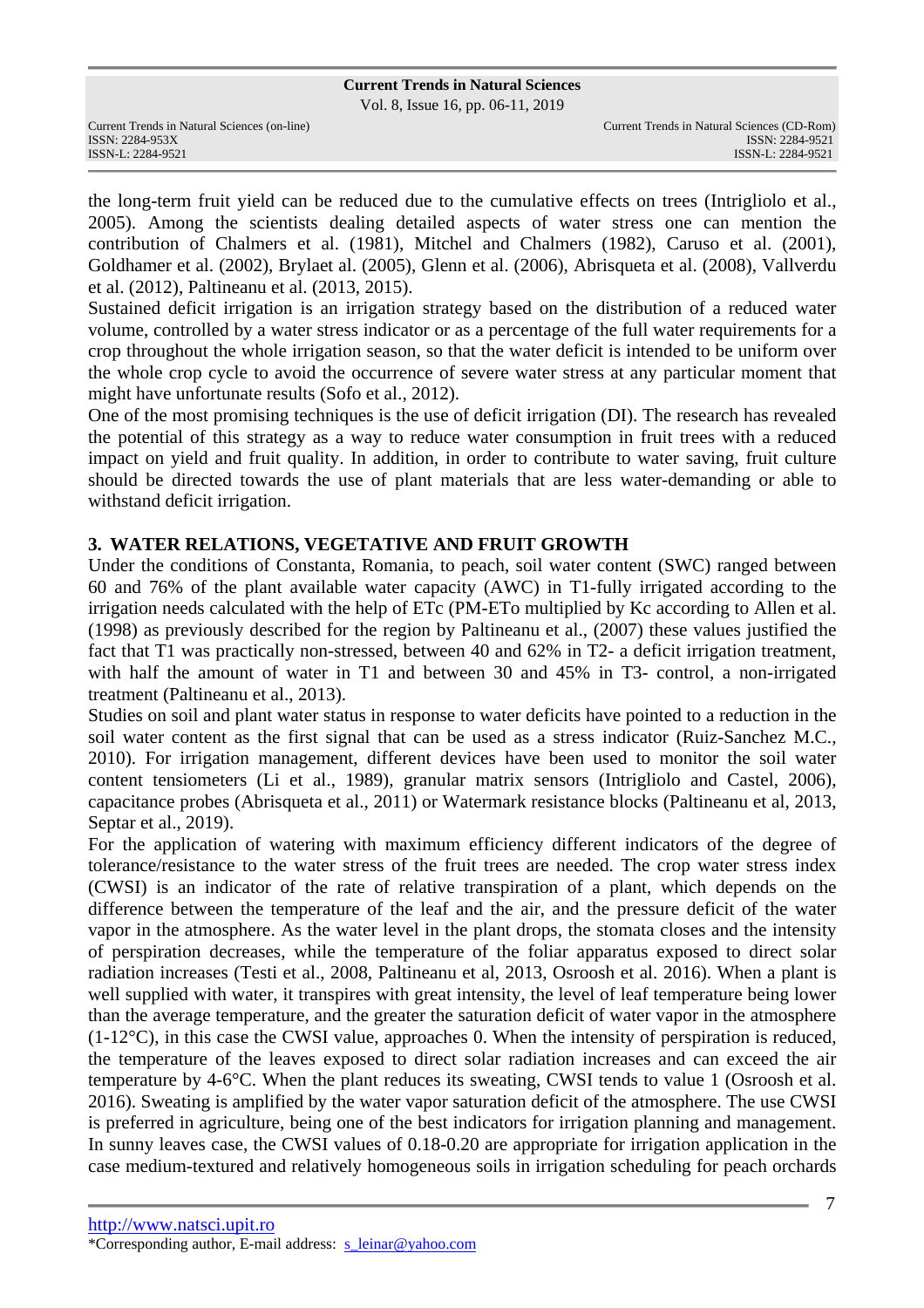Vol. 8, Issue 16, pp. 06-11, 2019

grown under conditions similar to Constanta, Romania, and neighboring countries (Paltineanu et al, 2013).

Most of the studies that we have reviewed show that the foremost benefit of using DI is to reduce the amount of irrigation and increase WUE, but crop yield can be increased, maintained, or decreased; this has been demonstrated in many crop species such pear–jujube tree (Cui et al. 2009), almond (Egea et al. 2011), apple (Van Hooijdonk et al. 2004), and peach (Gelly et al. 2004). Under the conditions of Constanta, Romania the deficit irrigation treatment showed higher WUE values ranging from 50 to 212 kg mm-1of irrigation water, vs. the non-stressed treatment with 43-144 kgmm<sup>-1</sup> of irrigation water (Paltineanu et al., 2013).

The vegetative growth of fruit trees is recognized as being the most sensitive process to DI. Reductions in shoot elongation and trunk cross sectional area in response to water deficits lead to reductions in tree size and smaller canopies (Intrigliolo and Castel, 2006; Marsal et al., 2008; Pérez-Pastor et al., 2009). Sensors like linear variable displacement transducers (LVDTs) are able to measure daily trunk diameter fluctuations (TDF) with great precision, generating sensitive parameters which strongly correlate with established plant water status parameters (Fernandez and Cuevas, 2010, Ortuño et al., 2010). The most common and useful TDF parameters for the irrigation scheduling of fruit trees are maximum daily trunk shrinkage (MDS) and trunk growth rate (TGR) (Ortuño et al., 2010, Moriana et al., 2013).

The management of deficit irrigation with a continuous measurement of the water status would allow obtaining an accurate estimation of the water needs. However, although different types of sensors are available, the threshold and daily management of these data are not clearly defined. TDF are a good example of these type of data. TGR is considered an early indicator in trees. However, the daily TGR values are very changeable, and only cumulative values of TGR show a clear trend. The number of irrigation works using this indicator is scarce (Corell et al., 2017).

Stone hardening period is the phenological stage when water stress is recommended in deficit irrigation in trees. Fruit growth is a very important process which could affect the final profit of the yield. DI scheduling based on water status measurements could improve water management, but accurate threshold values are needed. Previous works in low fruit load conditions suggested −1.8 MPa of midday stem water potential as "first step" of water stress level where no variations of fruit growth have been detected (Giron et al., 2015). Several studies have addressed the use of deficit irrigation, in peach. Chalmers et al., (1981) have applied the method to peach during the phase of final swell and observed a significant production and fruit growth increase, if irrigation restrictions were applied while excessive vegetative vigor could be suppressed to favor fruit growth.

Fruit water accumulation is highly sensitive to the level of water deficit during all fruit developmental stages, whereas dry matter accumulation is relatively insensitive (Girona et al., 2004). In mid-season maturing cultivars, the best strategy maybe a combined deficit irrigation strategy (Girona et al.2003), with water restrictions applied during stage II of fruit growth in order to reduce shoot growth there by decreasing the vegetative growth competition and to improve fruit composition, and then applied again during post-harvest, with the main goal to save water. When moderate water deficits were applied during early stages of fruit growth, fruit growth was not reduced compared with fully irrigated trees; moreover, fruit growth was even stimulated due to an accelerated rate of growth when irrigation was increased to 100% ETc during the subsequent stages, as it has been found in apricot (Ruiz Sánchez et al., 2000), peach (Girona et al., 2003), citrus (González-Altozano and Castel, 2000), pear (Caspari et al., 1994), apple (Ebel et al., 1995).

Fruit mass and chemical composition depends not only on irrigation regime, but also on soil properties, fertilization amount, and other environmental characteristics, and of course, on the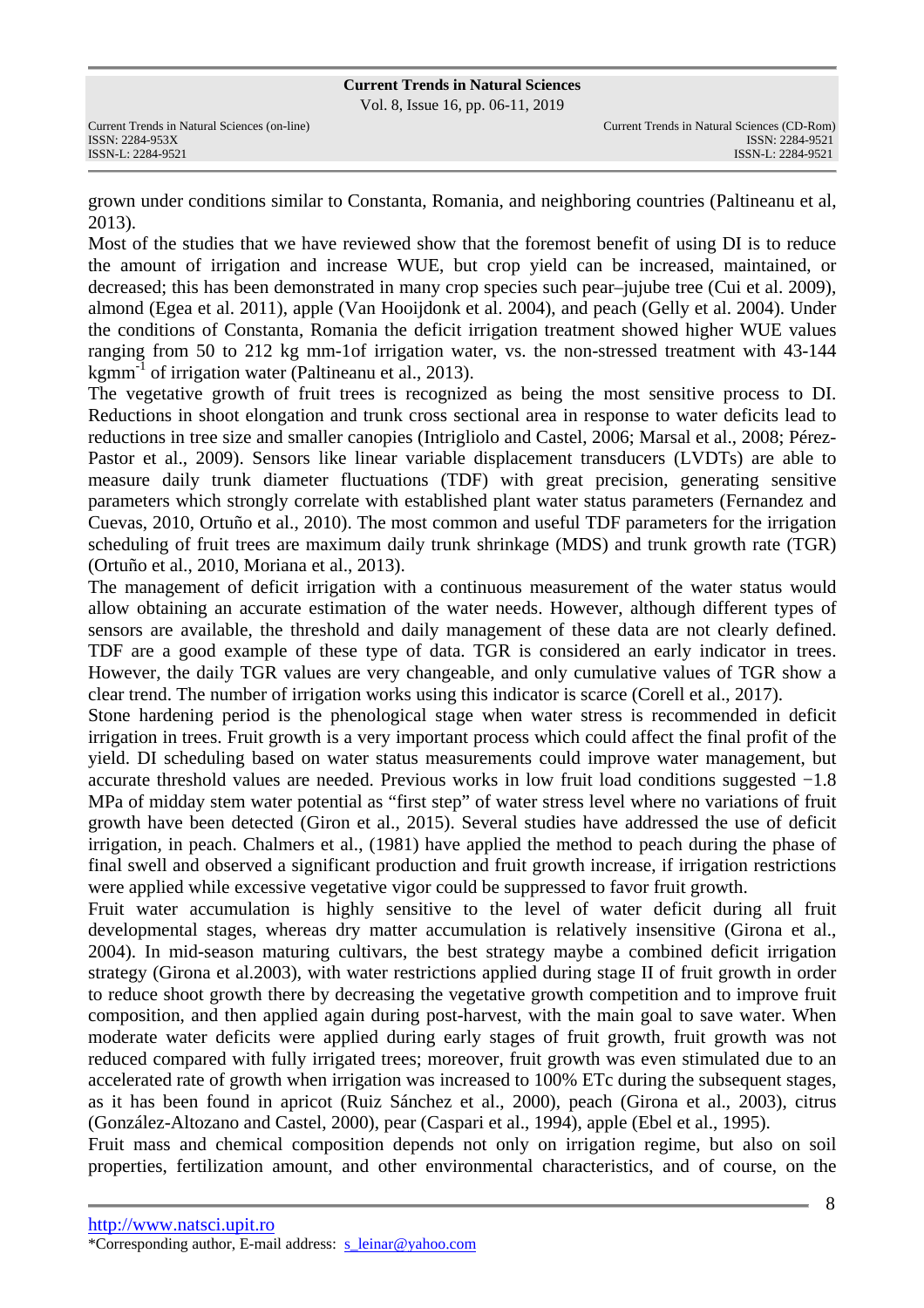Vol. 8, Issue 16, pp. 06-11, 2019

cultivar studied.

Under the conditions of Constanta, Romania, fruit mass for Southland cultivar ranged from 172 to 182g in fully irrigation, 153 to 176 in deficit irrigation treatment and 118 to 160 g in control, nonirrigated treatment. The analysis of variance revealed that the total dry matter content was significantly different in their irrigated treatments, with values of 11.5% in fully irrigation and 12% in deficit irrigation treatment, vs. the control which showed higher values (13.2%) (Paltineanu et al., 2013).

In Turkey under various water deficit conditions, fruit mass for Redhaven cultivar varied from 203 to 253 g and soluble dry matter content ranged between 10.8 and 14.5% (Gunduz et al., 2011). Fruit tree productivity is the result of several interactive components (tree size and shape, flowering and fruit set and fruit growth) that can be greatly influenced by the tree water status (Naor, 2004).

For peach, considering the available information on the use of DI, production is not significantly affected as long as applied in an adequate phase and bearing in mind, the variety relative precocity. Other advantages can be pointed out such as an easier management of the crop (if the vegetative vigor is restrained) and an increased efficiency in the use of water resources. Precaution is advised concerning long-term cumulative effects in production, as sometimes a negative influence has been observed (Fernandes et al., 2019).

## **4. CONCLUSIONS**

- Water deficit is an inevitable consequence of life for terrestrial plants. A variety of mechanisms have evolved to control plant water status, regulate water loss, maintain turgor pressure, and reduce water transport out of plant systems. Many water-saving practices have been adapted to tackle the critical issue of water shortage worldwide.

- In opposition to possible global warming, when water becomes more and more expensive and less accessible, sustained (50% ETc) irrigation strategy under sustained (continuous) water stress becomes a viable option, necessary for water saving;

- The main periods of vegetative and fruit growth must be clearly differentiated for the successful application of deficit irrigation in fruit trees.

- In order to contribute to water saving, fruit culture should be directed towards the use of plant materials that are less water-demanding or able to withstand deficit irrigation.

- The variation in response of fruit trees to deficit irrigation is probably due to the interaction of the water restriction with other external (soil and climatic factors) and internal (tree nutritional status crop level and training system) factors that determine the degree of actual water stress suffered by the tree.

- Deficit irrigation improve fruit composition and, in the short-term, increased tree water use efficiency because the water stress applied allow for an optimization of the balance between vegetative and productive growth.

## **5. ACKNOWLEDGEMENTS**

This work was supported by a grant of the Romanian Ministery of Research and Innovation, CCCDI-UEFISCDI, project number PN-III-P1-1.2-PCCDI-2017-0332/Project 2 "Multisensory quantification of water and biocenotic stress in horticulture through phytomonitoring and early warning in climate change conditions", within PNCDI III.

#### **6. REFERENCES**

Abrisqueta, J. M., Mounzer, O., Álvarez, S., Conejero, W., García-Orellana, Y., Tapia, L. M., Vera, J., Abrisqueta, I., Ruiz-Sánchez, M. C. (2008). Root dynamics of peach trees submitted to partial rootzone drying and continuous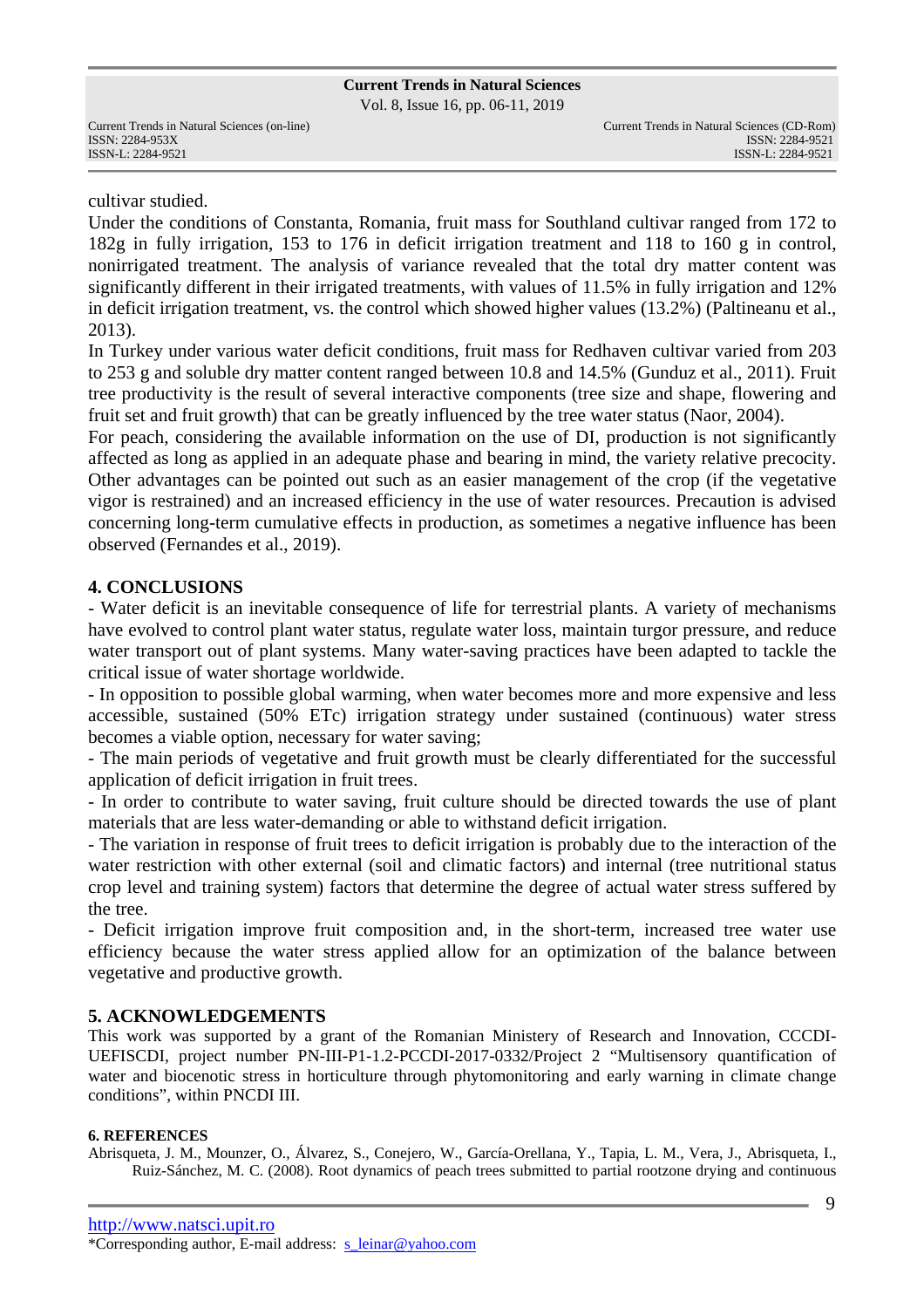Vol. 8, Issue 16, pp. 06-11, 2019

| Current Trends in Natural Sciences (on-line) |
|----------------------------------------------|
| ISSN: 2284-953X                              |
| ISSN-L: 2284-9521                            |

deficit irrigation. *Agric. Water Manag*., 95, issue 8, 959-967. DOI: 10.1016/j.agwat.2008.03.003.

- Abrisqueta, I., Vera, J., Abrisqueta, J. M., Ruiz-Sánchez, M. C., Tapia, L. M., (2011). Soil water content variations as water stress indicator in peach trees. *Acta Hortic., 889,* 197-203.
- Bryla, D. R., Dickson, E., Shenk, R., Johnson, R. S., Crisosto, C. H., Trout, T. J. (2005). Influence of irrigation method and scheduling on patterns of soil and tree water status and its relation to yield and fruit quality in peach. *HortSci., 40(7)*, 2118-2124.
- Caruso, T., Inglese, P., Di Vaio, C., Pace, L. S. (2001). Effect of Different fruit-thinning patterns on crop efficiency and fruit quality for greenhouse-forced `May Glo' nectarine trees. *HortTechnol., 11(3)*, 412-415.
- Caspari, H. W., Behboudian, M. H., Chalmers, D. J. (1994). Water use, growth, and fruit yield of Hosui Asian pears under deficit irrigation. *J. Amer. Soc. Hort. Sci., 119*, 383-388.
- Chalmers, D. J., Mitchell, P. D., Van Heek, L. (1981). Control of peach tree growth and productivity by regulated water supply, tree density and summer pruning. *J. Am. Soc. Hort. Sci., 106*, 307- 312.
- Corell, M., Martín-Palomo, M. J., Pérez-López, D., Centeno, A., Girón, I., Moreno, F., Torrecillas, A., Moriana, A. (2017). Approach for using trunk growth rate (TGR) in the irrigation scheduling of table olive orchards. *Agricultural Water Management, Volume 192*, 12-20.
- Cui N., D. T., Kang, S., Li, F., Hu, X., Wang, M., Li, Z. (2009). Relationship between stable carbon isotope discrimination and water use efficiency under regulated deficit irrigation of pear-jujube tree. *Agric. Water Manag., 96*, 1615–1622. DOI: 10.1016/j.agwat.2009.06.009.
- Dichio, B., Montanaro, G., Xiloyannis, C. (2011). Integration of the regulated deficit irrigation strategy in a sustainable orchard management system. *Acta. Hort., 889*, 221-226.
- Ebel, R. C., Proebsting, E. L., Evans, R. G. (1995). Deficit irrigation to control vegetative growth in apple and monitoring fruit growth to schedule irrigation. *Hort. Science, 30*, 1229-1232.
- Egea, G., Dodd, I. C., González-Real, M. M., Domingo, R., Baille A. (2011). Partial root zone drying improves almond tree leaf-level water use efficiency and afternoon water status compared with regulated deficit irrigation. *Funct. Plant Biol. 38*,372–385. DOI:10.1071/FP10247.
- English, M. (1990). Deficit irrigation. I: Analytical framework. *J. Irrig. Drain., 116*, 399-412.
- Fereres, E., Soriano, M. A. (2007). Deficit irrigation for reducing agricultural water use. *J. Exp. Botany, 58*, 147-159.
- Fernandes, A. S., Oliveira, M., Paco, T. A., Ferreira, I. (2019). Deficit irrigation in Mediterranean fruit trees and grapevines: water stress indicators and crop responses. In: G. Ondrosek, ed., *Irrigation in Agrosystems*., Pp. 51- 85. IntechOpen.
- Fernandez, J. E., Cuevas, M.V. (2010). Irrigation scheduling from stem diameter variations: a review *Agric. For. Meteorol., 150*, 135-151.
- Gelly, M., Recasens, I., Girona, J., Mata, M., Arbones, A., Rufat, J., Marsal, J. (2004). Effects of stage II and postharvest deficit irrigation on peach quality during maturation and after cold storage. *J. Sci. Food. Agric., 84*, 561–568.
- Girón, I. F., Corell, M., Galindo, A., Torrecillas, E., Morales, D., Dell'Amico, J., Torrecillas, A., Moreno, F., Moriana, A. (2015). Changes in the physiological response between leaves and fruits during a moderate water stress in table olive trees. *Agricultural Water Management, 148*, 280-286.
- Girona, J., Mata, M., Arbonés, A., Alegre, S., Rufat, J., Marsal, J. (2003). Peach tree response to single and combined regulated deficit irrigation regimes under shallow soils. *J. Amer. Soc. Hort. Sci., 128*, 432-440.
- Girona, J., Marsal, J., Mata, M., Arbonés, A., De Jong, T. (2004). A comparison of the combined effect of water stress and crop load on fruit growth during different phenological stages in young peach trees. *J. Hort. Sci. Biotech., 79*, 308-315.
- Glenn, D. M., Scorza, R., Okie, W. R. (2006). Genetic and environmental effects on water use efficiency in peach. J*. Am. Soc. Hort. Sci., 131(2)*, 290-294.
- Goldhamer, D. A., Salinas, M., Crisosto, C., Day, K., Soler, M., Moriana, A. (2002). Effects of regulated irrigation and partial root zone drying on late harvest peach tree performance. *Acta Hort., 592*, 343-350.
- González-Altozano, P., Castel, J. R. (2000). Effects of regulated deficit irrigation on 'Clementina de Nules' citrus trees growth, yield and fruit quality. *Acta Hortic., 537*, 749-758.
- Gunduz, M., Korkmaz, N., Asik, S., Unal, H., Avci, M. (2011). Effects of various irrigation regimes on soil water balance, yield, and fruit quality of drip-irrigated peach trees. *J. Irrig. Drain. Eng., 137(7)*, 426-434.
- Intrigliolo, D. S., Castel, J. R., Perez, D. (2005). Water relation of field grown drip irrigated Tempranillo grapevines. *Acta Hort., 689*, 317-324.
- Intrigliolo, D. S., Castel, J. R. (2006). Performance of various water strees indicators for prediction of fruit size response to deficit irrigation in plum. *Agric. Water Manag., 83*, 173-180.
- Li, S. H., Huguet, J. G., Bussi, C. (1989). Irrigation scheduling in a mature peach orchard using tensiometers and

\*Corresponding author, E-mail address: s\_leinar@yahoo.com